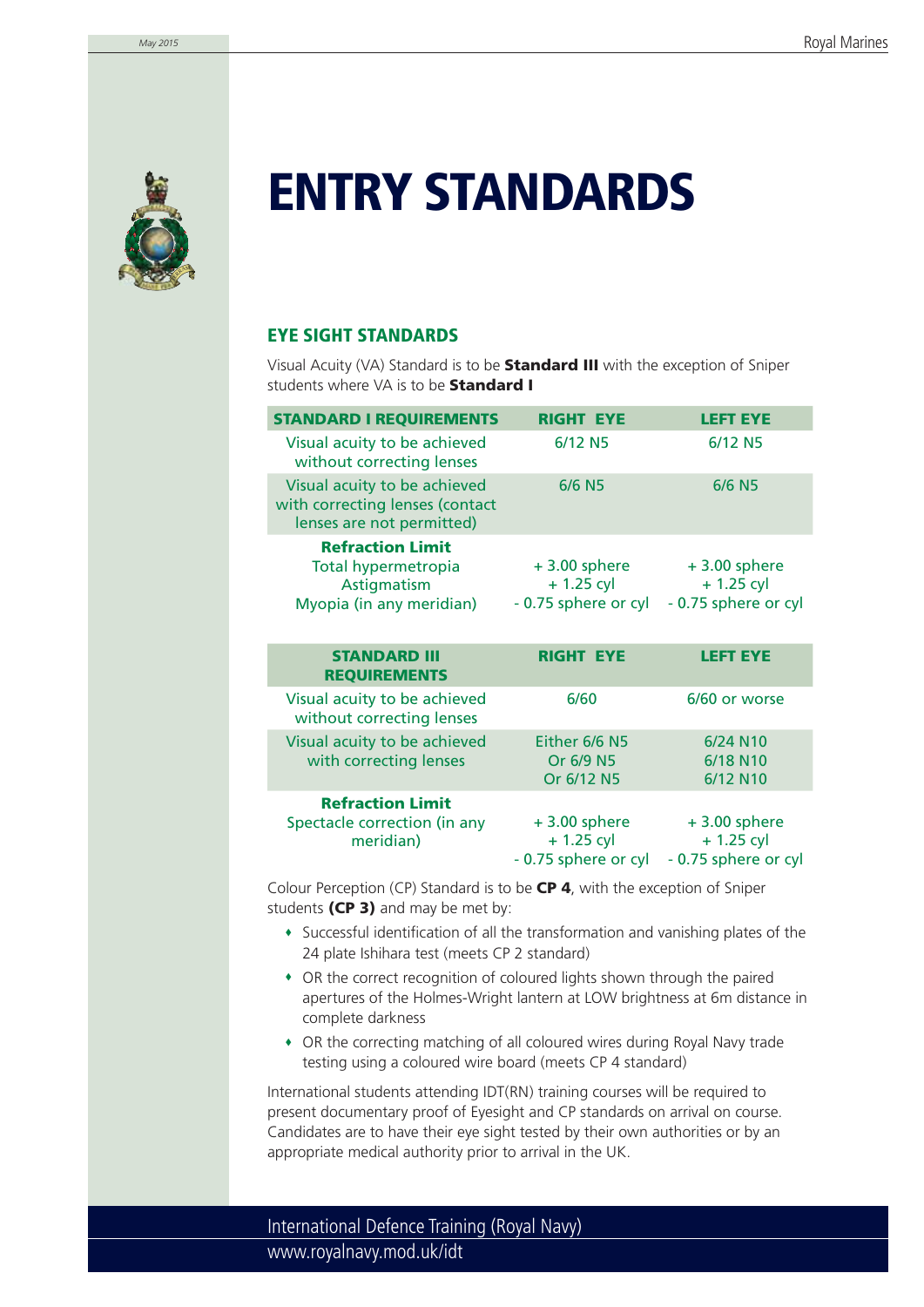

**Failure to provide appropriate documentation will constitute a breach of Course Entry Standards and will result in the student(s) being withdrawn from the course.** 

Further information on these standards can be obtained by contacting IDT(RN).

## **HEARING STANDARDS**

Candidates are to have an audiometric assessment and must not have a hearing loss in either ear, measured in decibels (dB) over 6 frequencies. The hearing standard is derived from a sum of total hearing loss (dB) within the low and high frequencies as measured by 'pure-tone air condition' audiometry. Hearing standards profiles are to be at least H2 in each ear.

| <b>Hearing Standard</b> | <b>Low Frequency Sum</b><br>$(0.5, 1 & 2$ KHz  | <b>High Frequency Sum</b><br>$(3, 4 & 6$ KHz)                                            |
|-------------------------|------------------------------------------------|------------------------------------------------------------------------------------------|
| H1                      | <45<br>No single level to be<br>more than 20dB | <45<br>Level not to be more<br>than 30dB at 6kHz or<br>at 20dB at any other<br>frequency |
| H <sub>2</sub>          | < 84                                           | < 123                                                                                    |
| H <sub>3</sub>          | < 150                                          | 210                                                                                      |
| H <sub>8</sub>          | >150                                           | >210                                                                                     |
|                         |                                                |                                                                                          |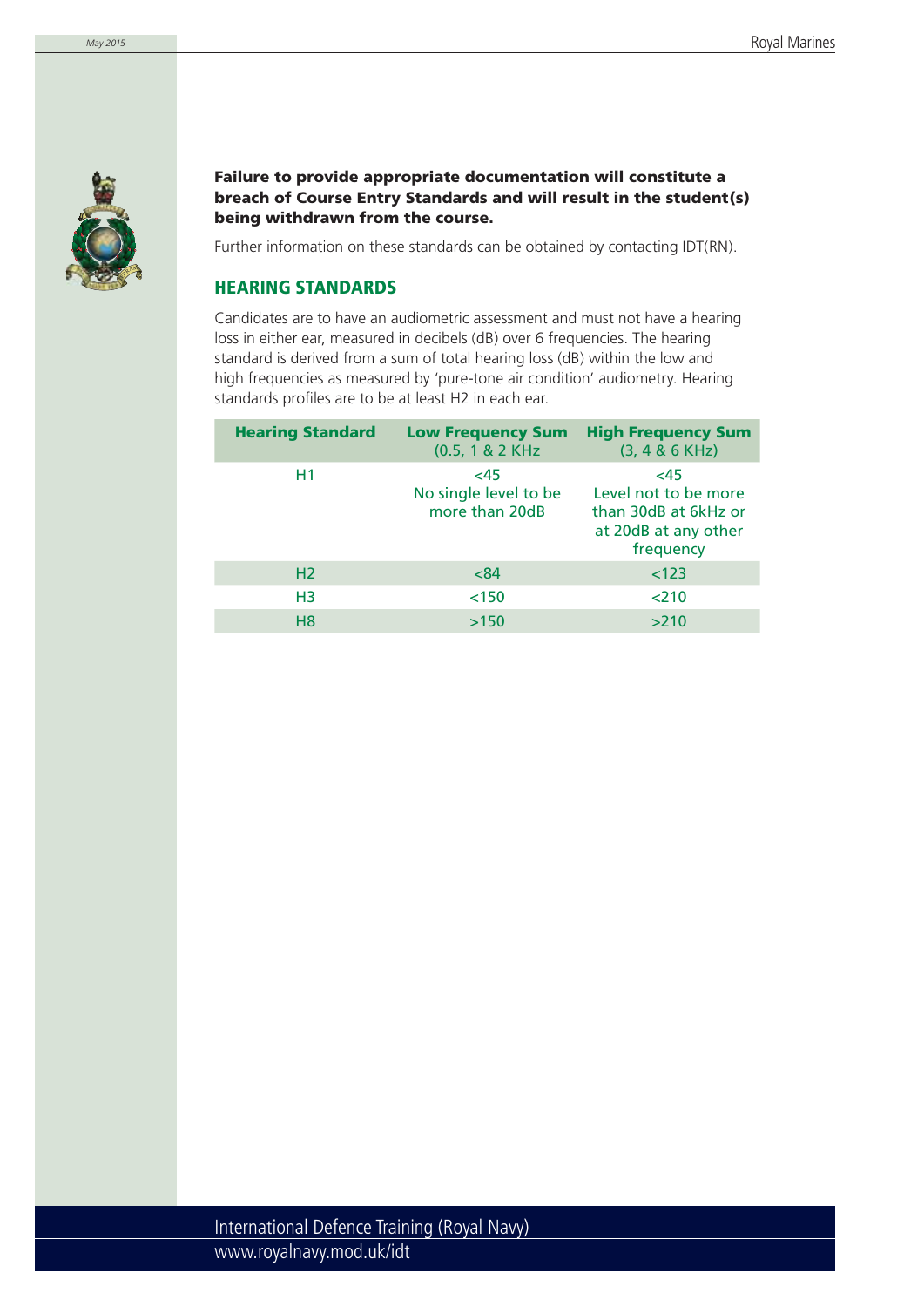



## **PHYSICAL FITNESS REQUIREMENTS**

- 1. Experience has underlined the need for students attending all Royal Marines courses, but particularly the All Arms Commando Course (AACC), Royal Marines Young Officers' Course (RMYO) and Physical Training (PT) to be extremely fit, both medically and physically, before commencing training. Weakness in this area often leads to failure or withdrawal from the course, thus depriving the student of the benefit of further instruction and training. It can also prove hazardous to the individual and expose other students to unacceptable risk.
- 2. It is mandatory that all students attending the Royal Marines Young Officers' Course, All Arms Commando Course or Physical Training Course have achieved the following physical standards before commencing Royal Marines training:
	- a. Able to pass the Royal Marines Basic Fitness Test (RMBFT) within the time laid down for the 29 year old and under bracket. Upper body exercises must also be completed (see overleaf for details).
	- b. Swim 60 metres in clothing and tread water for 3 minutes
	- c. Possess an aptitude for, and have practised on, a standard military assault course in boots and loose order.
	- d. Able to perform the fireman's carry and half regain using the correct technique.
	- e. (AACC candidates only). Able to climb a minimum of 30 feet of rope, in boots and Personal Clothing System (PSC), using a good technique.
- 3. A fitness certificate, signed by the student's Commanding Officer stating that the above standards have been achieved, must accompany the nomination and certificate of security and assurance. These must be sent to  $\text{IDT}(\text{RN})$  a minimum of 8 weeks before the course commences.
- 4. The Commando Training Centre Royal Marines (CTCRM) will conduct tests applying the standards given in sub-paragraphs 3a and 3b for all RMYO, POC, AACC, PT students and PT Aptitude courses. Failure to achieve the minimum standard will lead to an immediate Return To Unit (RTU).
- 5. Students attending the Landing Craft or other waterborne courses and attachments, should possess good colour perception, be capable of swimming 50 metres and then remaining afloat for the remainder of 3 minutes from the time of entering the water.
- 6. Students for other RM courses should be capable of achieving the standard given in Paragraph 3a.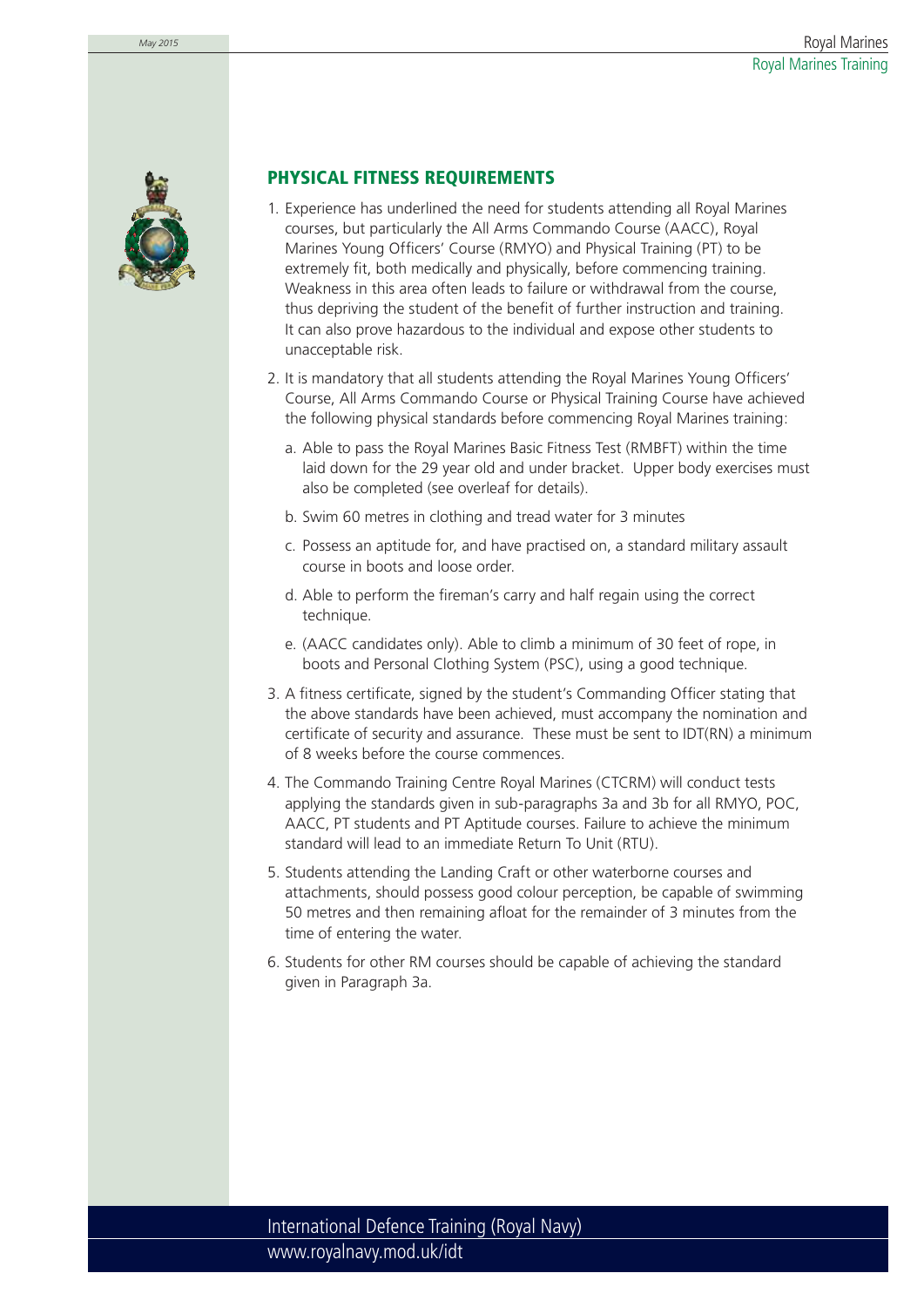

## **THE ROYAL MARINES BASIC FITNESS TEST**

- 1. The basic fitness test consists of three parts conducted consecutively:
	- **Part 1:** Upper body exercises consisting of 5 pull-ups and 50 sit-ups
	- **Part 2:** A squadded run and walk of 1.5 miles in 15 minutes
	- **Part 3:** A best effort run of 1.5 miles in less than 11.5 minutes

A short non-testing set of back exercises will be included after the sit-ups and pull-ups and before the squadded run/walk.

2. The repetitions and timings listed above are for the 29 and under age bracket and must be adhered to by all potential RMYO, AACC and PT personnel. The full table of repetitions and timings is as follows:

|                    | <b>Sit-Ups</b> | <b>Pull-Ups</b> | Part 3<br><b>Timings</b> |
|--------------------|----------------|-----------------|--------------------------|
| 29 years and under | 50             | 5               | 11.5 minutes             |
| 30 to 34 years     | 40             | 4               | 12 minutes               |
| 35 to 39 years     | 35             | 3               | 13 minutes               |
| 40 to 44 years     | not required   |                 | 14 minutes               |
| 45 to 49 years     | not required   |                 | 15 minutes               |

3. Sit-ups must be completed within 2 minutes. Hands must be clasped behind the head and the torso must pass through the vertical on each repetition. Knees may be bent.

4. There is no time limit for pull-ups, but the arms must be fully extended between repetitions. The over grasp must be used.

# **TEST 1 – PULL-UPS**

The dress for the RM BFT is PCS, consisting of trousers, green T-shirt, issued belt, and issued boots or national equivalent.

## **Figure 1**

 The body hangs in an over-grasp, hands shoulder width apart with arms and body straight

### **Figure 2**

- The pull up is performed by bending the arms until the chest is brought to the beam or bar and the chin is over the beam or bar
- The body remains still during this phase. Kicking the legs out to assist the pull up phase is not acceptable
- The body is then lowered under control, until the arms and body are completely straight (i.e. the starting position)
- The test finishes if the individual fails to complete a proper repetition or dismounts from the beam or bar. There is no time limit to this test





**Figure 2**